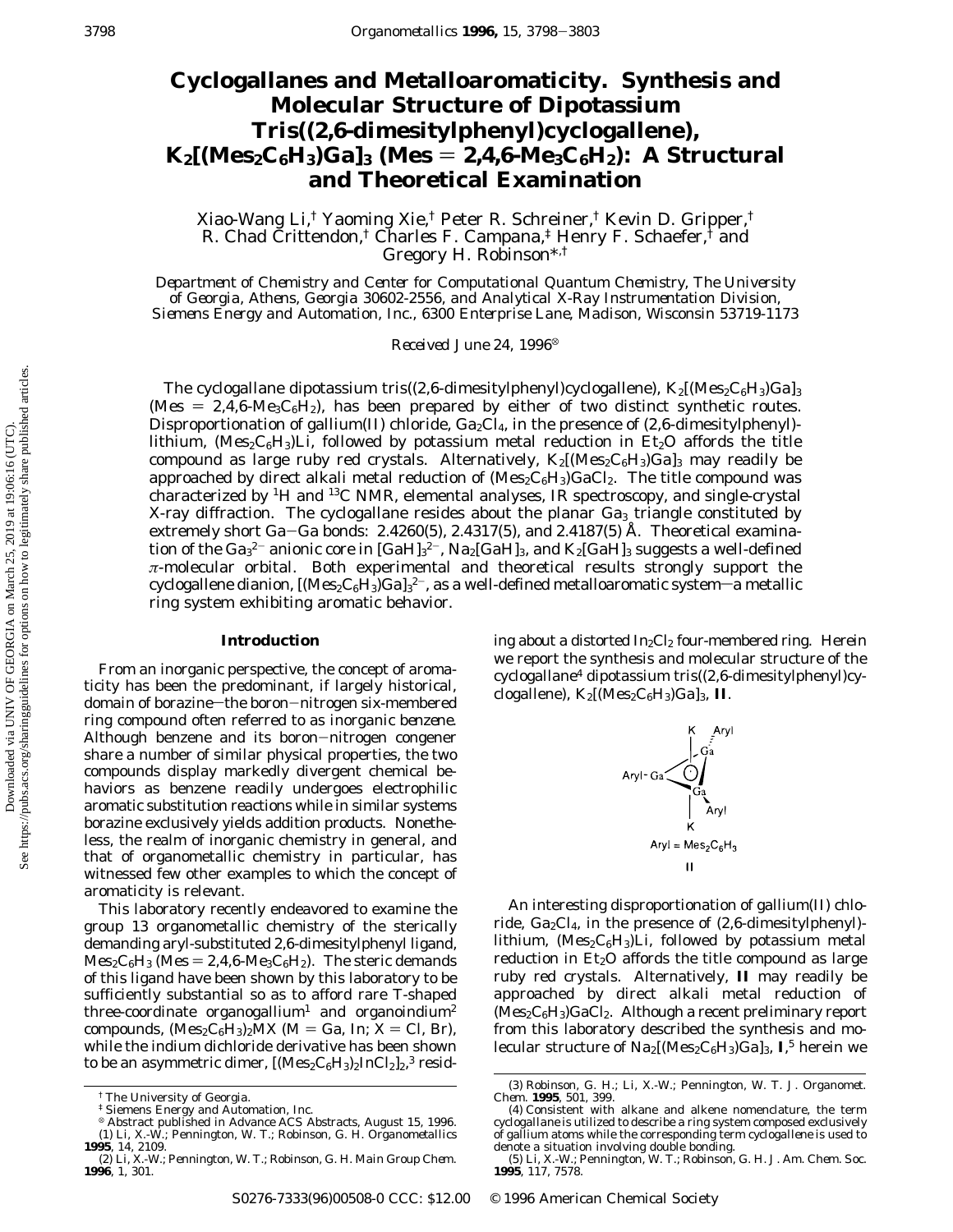offer a more detailed examination of only the second example of a cyclogallane. The title compound has been characterized by  ${}^{1}H$  and  ${}^{13}C$  NMR, elemental analyses, IR spectroscopy, and single-crystal X-ray diffraction. In addition to these data, we offer theoretical studies in support of the proposition that the  $[(Mes_2C_6H_3)Ga]_3^{2-}$ metallic ring dianion presents a measure of aromaticity-thereby constituting an example of *metalloaromaticity*.

## **Experimental Section**

**General Comments.** Standard Schlenk techniques were employed in conjunction with an inert-atmosphere drybox (M Braun Labmaster 30). Solvents were distilled from sodium benzophenone under an atmosphere of argon prior to use. Argon was passed through copper-based purification and molecular sieve columns prior to use. Gallium(III) chloride, gallium(II) chloride, and 2-bromomesitylene were purchased from Aldrich Chemical Co. (Milwaukee, WI) while 2,6-dibromoaniline was purchased from Lancaster Synthesis Inc. (Windham, NH); all reagents were used as received. Both 2,6 dimesityl-1-iodobenzene,  $(Mes_2C_6H_3)I, 6$  and 2,6-dimesitylphenyllithium,  $(Mes_2C_6H_3)Li$ ,<sup>7</sup> were prepared as previously noted. Elemental analyses were performed by  $E + R$  Microanalytical Laboratories (Corona, NY). IR spectra were recorded on a Perkin-Elmer 1500 spectrometer while NMR spectra were recorded on a Bruker AMX-400 NMR spectrometer. X-ray intensity data were collected at  $-120$  °C on a Siemens SMART CCD area detector system equipped with a normal focus X-ray tube at 2.0 kW (50 kV/40 mA).

**Synthesis of K<sub>2</sub>[(Mes<sub>2</sub>C<sub>6</sub>H<sub>3</sub>)Ga]<sub>3</sub>. Method A.** A solution of ( $\text{Mes}_2\text{C}_6\text{H}_3$ )Li (1.60 g, 5 mmol) in diethyl ether (40 mL) was added over a period of 10 min to a diethyl ether (50 mL) suspension of Ga<sub>2</sub>Cl<sub>4</sub> (1.41 g, 5 mmol) at  $-78$  °C. The reaction mixture was stirred for 3 h and then allowed to warm to 0 °C over a period of 10 h. A yellow solution resulted along with a precipitate (LiCl). As the system continued to warm to room temperature over a period of 2 h, a minute amount of metallic gallium deposited in the reaction vessel. The mixture was stirred for an additional 30 h and filtered. The yellow solution was transferred, *via* cannula, to a flask charged with potassium metal (0.70 g, 18 mmol). The mixture stirred for 5 days (in the absence of light). The solution gradually took on a deep ruby red color as a fine precipitate formed (KCl). The solid was separated by filtration and the red solution was concentrated. Upon cooling of the concentrated solution to  $-25$  °C for 1 week, dark red-nearly black-crystals of  $K_2$ [(Mes<sub>2</sub>C<sub>6</sub>H<sub>3</sub>)- $Ga]_3$ · $(Et_2O)_2$  (0.65 g, 0.47 mmol) formed in the reaction vessel. X-ray-quality crystals were grown from an ether-hexane (1: 2) mixture. Yield:  $28\%$  (based on (Mes<sub>2</sub>C<sub>6</sub>H<sub>3</sub>)Li). Mp: 190 °C (dec). Calcd (found) for  $C_{80}H_{95}Ga_3K_2O_2$ : C, 69.83 (69.37); H, 6.96 (6.51). 1H NMR (400 MHz, 298 K, C2D5OC2D5), *δ*): 1.02, t, C*H*<sup>3</sup> (ether); 1.90, s, 18H, o′-C*H*3; 2.00, s, 18H, o′-C*H*3; 2.16, s, 9H, p′-C*H*3; 2.41, s, 9H, p′-C*H*3; 3.29, q, C*H*<sup>2</sup> (ether); 6.67-6.70, m, 3H, p-C*H* (aromatic); 6.71, s, 6H, m′-C*H* (aromatic); 6.75, m, 6H, m′-C*H* (aromatic); 6.77-6.84, m, 3H, m-C*H* (aromatic); 6.94-7.00, m, 3H, m-C*H* (aromatic). 13C NMR (400 MHz, 298 K, C<sub>2</sub>D<sub>5</sub>OC<sub>2</sub>D<sub>5</sub>): δ 19.65, 19.84, 20.50, 20.54, 20.96, 124.29, 125.25, 126.29, 126.88, 127.36, 127.93, 129.71, 132.66, 134.33, 135.40, 137.84, 144.43. Unfortunately, the quardrapolar nature of the 71Ga nucleus, coupled with the relatively asymmetric environment about the 71Ga nuclei, proved problematic in our efforts to obtain informative 71Ga spectra. IR (Nujol mull, KBr, cm-1): 680 w, 720 m, 722 w, 745 w, 797 m, 849 m, 1401 w, 1512 w, 1540 w, 1565 w, 1654, 1721 w, 1755 w, 1784 w, 1890 w, 2723 w, 2865 s, 3630 m, 3755 w.

**Method B.** A solution of  $(Mes_2C_6H_3)Li(1.60 g, 5 mmol)$  in diethyl ether (30 mL) was added over a period of 10 min to a diethyl ether (40 mL) solution of GaCl<sub>3</sub> (0.88 g, 5 mmol) at  $-78$  °C. The reaction mixture was stirred for 3 h and allowed to warm to room temperature over a period of 2 h. It was then stirred for an additional 30 h. The mixture was filtered, and the resulting yellow solution was transferred directly to a flask, *via* cannula, charged with potassium metal (0.80 g, 20 mmol). After 5 days of stirring at room temperature (in the absence of light), the solution became dark ruby red in color accompanied by the formation of a precipitate (KCl). The solid was separated by filtration, and the red solution was concentrated to about a 20 mL volume. Cooling this concentrated solution to  $-25$  °C for 1 week afforded dark red crystals of  $K_2$ [(Mes<sub>2</sub>C<sub>6</sub>H<sub>3</sub>)Ga]<sub>3</sub>·(Et<sub>2</sub>O)<sub>2</sub> (0.70 g, 0.51 mmol). Yield: 31% (based on  $(Mes_2C_6H_3)Li$ ). Mp: 190 °C (dec). Spectroscopic characterization of **I** was consistent with data presented in method A.

**Theoretical Methods.** The structures of the model species [GaH]<sub>3</sub>, [GaH]<sub>3</sub><sup>2-</sup>, Na<sub>2</sub>[GaH]<sub>3</sub>, and K<sub>2</sub>[GaH]<sub>3</sub> were fully optimized by quantum mechanical self-consistent field, SCF, and density functional theory, DFT, methods. In our study, the DFT method is B3LYP, that is, employing the three-parameter Becke's exchange functional8 and the Lee-Yang-Parr nonlocal correlation functional.9 The basis set is of the TZ2P quality (triple-*ú* plus two sets of polarization functions). Diffuse basis functions were also augmented to the elements in the  $[GaH]_3^{2-}$ dianion part (*i.e.*, for Ga and H). For gallium, Dunning's 14s11p5d primitive basis set<sup>10</sup> was contracted to 10s8p2d and then augmented with one s and one p diffuse functions  $[\alpha_s]$  $(Ga) = 0.01838$ ,  $\alpha_p(Ga) = 0.01472$ ] and two sets of d polarization functions  $[\alpha_d(Ga) = 0.216, 0.068]$ . For hydrogen, Huzinaga's 5s primitive set<sup>11</sup> was contracted to 3s and then augmented with one s diffuse function  $\alpha_p(H) = 0.03016$  and two set of p polarization functions  $[\alpha_p(H) = 1.50, 0.375]$ . For potassium, Wachters's basis set (14s9p/10s6p) was augmented with two sets of p diffuse functions ( $\alpha_p(K) = 0.085202$ , 0.031737), which may be regarded as describing the 4p orbital, and two sets of d polarization functions ( $\alpha_d(K) = 0.20, 0.05$ ).<sup>12</sup> For sodium, McLean and Chandler's basis set (12s9p/6s5p)13 was augmented with two d polarization functions ( $\alpha_d(Na)$  = 0.350, 0.0875). The above described basis sets are thus designated as Ga(15s12p7d/11s9p4d), H(6s2p/4s2p), K(14s11p2d/ 8s7p2d), and Na(12s9p2d/6s5p2d). As a comparison, we also studied a similar species cyclopropenium cation,  ${\rm [CH]_3^+}$ , in parallel. The latter basis set is of TZ2P quality and may be designated as C(10s6p2d/5s3p2d) and H(5s2p/3s2p).14 For hydrogen in  $\rm [CH]_{3}^+$ , the basis set is the same as that specified earlier except for the lack of the diffuse function. For carbon, the orbital exponents of the polarization functions are  $\alpha_d(C)$  $= 1.50$  and 0.375.

**X-ray Structural Determination.** Inside the drybox a crystal of the title compound was taken from the reaction vessel, placed in a glass capillary, and flame sealed upon leaving the box. The crystalline sample was placed on the diffractometer goniometer head and optically aligned. A total of 1321 frames of data were collected using a narrow-frame method with scan widths of 0.3° in *ω* and 30 s exposure times using a crystal-to-detector distance of 4.983 cm (maximum 2*θ* angle of 56.35°). The total data collection time was approximately 13.5 h. Frames were integrated with the Siemens SAINT program to yield a total of 36 237 reflections, of which 15 011 were independent ( $R_{\text{int}} = 4.33\%$ ,  $R_{\text{sig}} = 4.80\%$ ) and  $4\sigma$ -( $F$ ). The monoclinic primitive unit cell parameters of  $a =$ 16.3439(3) Å,  $b = 19.5981(3)$  Å,  $c = 15.4433(3)$  Å, and  $\beta =$ 

<sup>(8)</sup> Becke, A. D. *J. Chem. Phys.* **1993**, *98*, 5648. (9) Lee, C.; Yang, W.; Parr, R. G. *Phys. Rev. B*, **1988**, *37*, 785.

<sup>(10)</sup> Dunning, T. H. *J. Chem. Phys.* **1977**, *66*, 1382. (11) Huzinaga, S. *J. Chem. Phys.* **1965**, *42*, 1293.

<sup>(12) (</sup>a) Wachters, A. J. H. *J. Chem. Phys.* **1970**, *52*, 1033. (b) Ma,

B.; Meredith, C.; Schaefer, H. F. *J. Phys. Chem.* **1994**, *98*, 8216. (13) McLean, A. D.; Chandler, G. S. *J. Chem. Phys.* **1980**, *72*, 5639. (14) Dunning, T. H. *J. Chem. Phys.* **1971**, *55*, 716.

<sup>(6)</sup> Du, C.-J.; Hart, H.; Ng, K.-K. D. *J. Org. Chem.* **1986**, *51*, 3162. (7) Ruhlandt-Senge, K.; Ellison, J. J. ; Wehmschulte, R. J.; Pauer, F.; Power, P. P. *J. Am. Chem. Soc.* **1993**, *115*, 11353.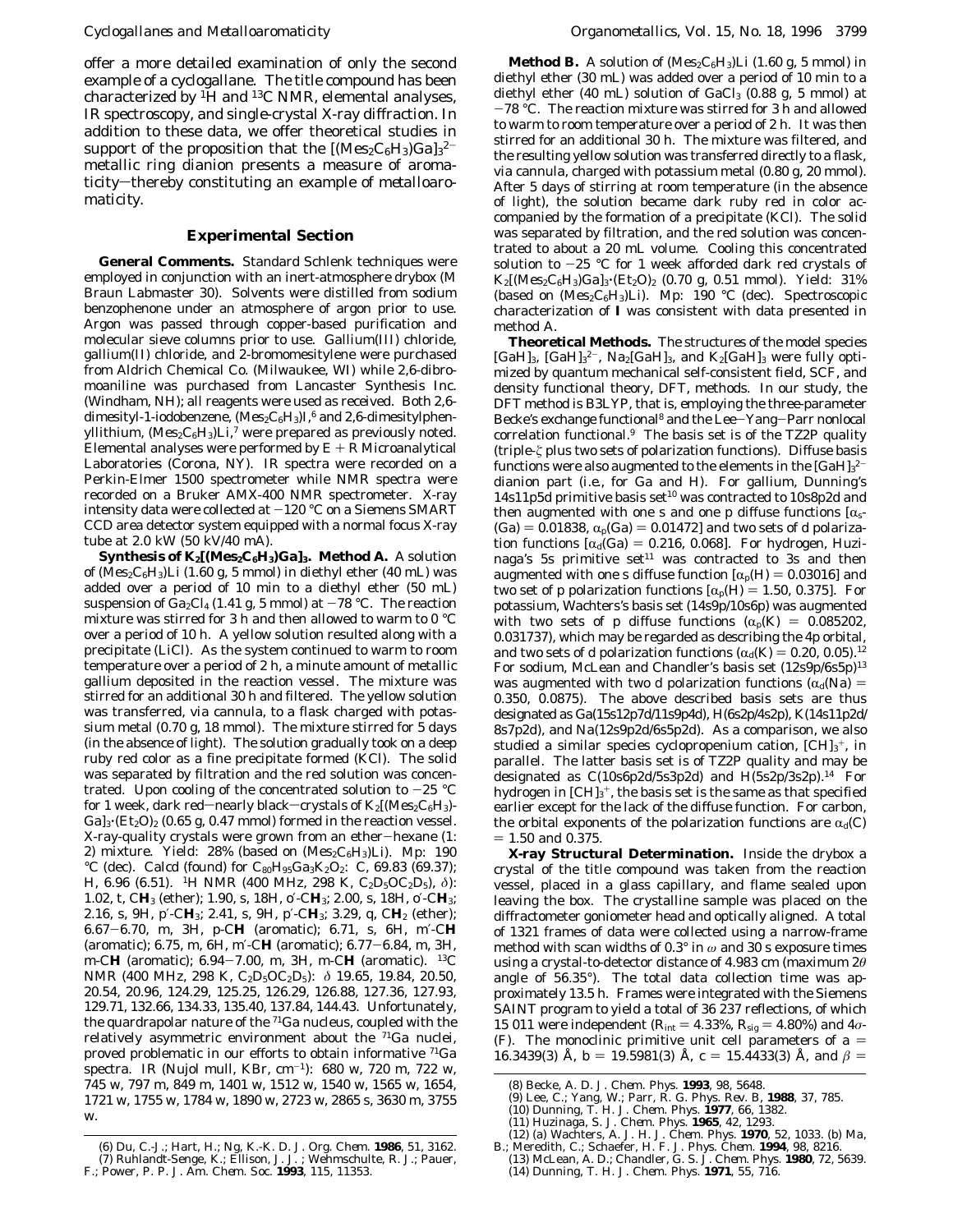### **Table 1. Crystallographic Data for**  $K_2$ [(Mes<sub>2</sub>C<sub>6</sub>H<sub>3</sub>) $\bar{G}a$ ]<sub>3</sub>·2Et<sub>2</sub>O, II

| Crystal Data                                |                                    |  |  |  |  |
|---------------------------------------------|------------------------------------|--|--|--|--|
| empirical formula                           | $C_{80}H_{95}Ga_3K_2O_2$           |  |  |  |  |
| fw                                          | 1375.98                            |  |  |  |  |
| color; habit                                | red, prism                         |  |  |  |  |
| size (mm)                                   | $0.24 \times 0.44 \times 0.16$     |  |  |  |  |
| space group                                 | monoclinic, $P2_1/n$ (No. 14)      |  |  |  |  |
| unit cell dimens                            |                                    |  |  |  |  |
| a(A)                                        | 16.3439(3)                         |  |  |  |  |
| b(A)                                        | 19.5981(3)                         |  |  |  |  |
| c(A)                                        | 20.7553(4)                         |  |  |  |  |
| $\beta$ (deg)                               | 92.97(1)                           |  |  |  |  |
| formula units/cell                          | 4                                  |  |  |  |  |
| $V(A^3)$                                    | 6639.2(2)                          |  |  |  |  |
| $D_{\rm calc}$ (g/cm <sup>3</sup> )         | 1.27                               |  |  |  |  |
| F(000)                                      | 2636                               |  |  |  |  |
| <b>Data Collection</b>                      |                                    |  |  |  |  |
| unit cell reflns                            | 8192                               |  |  |  |  |
| maximum $2\theta$ angle (deg)               | 56.35                              |  |  |  |  |
| frames collcd                               | 1321                               |  |  |  |  |
| exposure times (s)                          | 30                                 |  |  |  |  |
| no. of reflns collcd                        | 36 237                             |  |  |  |  |
| no. of reflns unique                        | 15 011                             |  |  |  |  |
| power                                       | 50 kV/40 mA                        |  |  |  |  |
| scan width $(\omega)$                       | 0.3                                |  |  |  |  |
| abs coeff ( $\rm mm^{-1}$ )                 | 1.375                              |  |  |  |  |
| min/max transm                              | 0.686/0.822                        |  |  |  |  |
| Refinement                                  |                                    |  |  |  |  |
| refinement method                           | full-matrix least squares on $F^2$ |  |  |  |  |
| final R indices $[I > 2\sigma(I)]$          | $R = 0.056$ ; $R_w = 0.119$        |  |  |  |  |
| <i>R</i> indices (all data)                 | $R = 0.073$ ; $R_w = 0.128$        |  |  |  |  |
| goodness of fit                             | $S = 1.130$                        |  |  |  |  |
| no. of obs reflns                           | 12 164                             |  |  |  |  |
|                                             | 736                                |  |  |  |  |
| no of params refined                        |                                    |  |  |  |  |
| largest diff peak and<br>hole $(e^{-}/A^3)$ | $0.838/-0.595$                     |  |  |  |  |

92.97(1)° were based upon least-squares refinement of the three-dimensional centroids of 8192 reflections. A semiempirical absorption correction was applied to the data using an ellipsoidal model with transmission coefficients ranging from 0.686 to 0.822. The structure was solved in the monoclinic space group *P*21/n (No. 14) with four molecules per unit cell. The unit cell was found to contain two disordered  $Et<sub>2</sub>O$ molecules. The final refinement of this model using full-matrix  $F^2$  refinement with SHELXTL 5.0<sup>15</sup> converged at  $R = 0.056$ and  $R_w = 0.128$ . Crystallographic data are found in Table 1 while the molecular structure of **II** is given in Figure 1.

### **Results and Discussion**

The chemistry of boron exists in stark contrast to that of the heavier metallic members of group 13. This disparity is particularly pronounced where the chemistry of the group 13 element-element bond is concerned. While the chemistry of the B-B bond has been extensively developed over decades, the M-M (Al, Ga, In) bond has proven to be an exceedingly elusive synthetic/structural fragment.16 Nonetheless, recent years have witnessed seminal discoveries wherein the synthesis and structure of a number of interesting organometallic compounds containing M-M bonds have



**Figure 1.** Molecular structure of  $K_2[(Mes_2C_6H_3)Ga]_3$ , **II** (thermal ellipsoids are shown at 35% probability levels). Selected bond distances (Å) and angles (deg):  $Ga(1)-Ga$ - $(2)$ , 2.4260(5); Ga(1)-Ga(3), 2.4187(5); Ga(2)-Ga(3): 2.4317- $(5)$ ; Ga(1)-C(1a), 2.040(3); Ga(2)-C(1b), 2.050(3); Ga(3)-C(1c), 2.043(3); Ga(1)-K(1), 3.5294(8); Ga(1)-K(2), 3.5777(8); Ga(2)-K(1), 3.5289(8); Ga(2)-K(2), 3.5567(8); Ga(3)-K(1), 3.5817(8); Ga(3)-K(2), 3.5488(8); Ga(1)-Ga(2)-Ga(3), 59.73-(2); Ga(3)-Ga(1)-Ga(2), 60.26(2); Ga(1)-Ga(3)-Ga(2), 60.02(2); C(1a)-Ga(1)-Ga(3), 143.03 (10); C(1a)-Ga(1)-Ga(2), 156.69(10); C(1b)-Ga(2)-Ga(3), 154.97(10).

been reported. Although the majority of these complexes, generally employing silyl-, isobutyl-, or cyclopentadienyl-based sterically demanding ligands, have assumed a simple dimeric structural framework,<sup>17</sup> reports have also appeared describing M4 tetrahedral frameworks,<sup>18-20</sup> while one report has described an  $Al_{12}$ icosahedral skeleton:21



The fact that simple ring compounds were (until very recently) conspicuously absent from this collection of structural frameworks of the group 13 metals is intriguing. Furthermore, it seemed reasonable that the steric and electronic nature of the given ligand would play a critical role if such group 13 metallic ring compounds were to be successfully approached. To this end, this laboratory endeavored to examine the group 13 organometallic chemistry of the sterically demanding 2,6 dimesitylphenyl ligand. Utilizing this ligand, this laboratory recently prepared the first cyclogallane in disodium tris((2,6-dimesitylphenyl)cyclogallene), Na<sub>2</sub>-

<sup>(15)</sup> Sheldrick, G. M. *SHELXTL 5.0*, *Crystallographic Computing System*; Siemens Analytical X-Ray Instruments: Madison, WI, 1995.

<sup>(16)</sup> For review of this area please see: (a) Dohmeier, C.; Loos, D.; Schnockel, H. *Angew. Chem., Int. Ed. Engl.* **1996**, *35*, 129. (b) Uhl, W. *Angew. Chem., Int. Ed. Engl.* **1993**, *32*, 1386. (c) Robinson, G. H. *Main Group Chem. News* **1996**, *4*, 4.

 $(17)$  (a)  $M = Al$ ;  $R = CH(SiMe_3)_2$ : Uhl, W. Z. Naturforsch. B. **1988**, 43, 1113. (b)  $M = Ga$ ;  $R = CH(SiMe_3)_2$ : Uhl, W.; Layh, M.; Hildenbrand, T. *J. Organomet. Chem.* **1989**, 364, 289. (c)  $M = In$ ;  $R = CH$ . (SiMe<sub>3</sub>)<sub>2</sub>: Uhl, W.; Layh, M.; Hiller, W. *J. Organomet. Chem.* **1989**, 368, 139. (d) M = Ga, In; R = (CF<sub>3</sub>)<sub>3</sub>C<sub>6</sub>H<sub>2</sub>: Schluter, R. D.; Cowley, A. H.; Atwood, D. A.; Jones, R. A.; Bond, M. R.; Carrano, C. J. *J. Am.*

*Chem. Soc.* **1993**, 115, 2070. (e)  $M = In; R = \text{Si}(t \cdot Bu)$ <sub>3</sub>: Wiberg, N.; Amelunxen, K.; Noth, H.; Schmidt, M.; Schwenk, H. *Angew. Chem., Int. Ed. Engl.* **1996**, *35*, 65. (f)  $M = Ga$ ;  $R = CH(SiMe<sub>3</sub>)<sub>2</sub>$ : Uhl, W.; Schutz, U.; Kaim W.; Waldhor, E. *J. Organomet. Chem.* **1995**, *501*, 79.

<sup>(18)</sup> M = Al, R = C<sub>5</sub>Me<sub>5</sub>: Dohmeier, C.; Robl, C.; Tacke, M.; Schnöckel, H. *Angew. Chem., Int. Ed. Engl.* **1991**, *30*, 564.

<sup>(19)</sup>  $M = Ga$ ,  $R = C(SiMe<sub>3</sub>)_3$ : Uhl, W.; Hiller, W.; Layh, M. Schwarz, W. *Angew. Chem., Int. Ed. Engl.* **1992**, *31*, 1364.<br>(20)  $M = In$ ,  $R = C(SiMe<sub>3</sub>)_3$ : Uhl, W.; Graupner, R.; Layh, M.;

Schütz, U. *J. Organomet. Chem.* **1995**, 493, C1.<br>(21) M = Al, R = *i*-Bu: Hiller, W.; Klinkhammer, K.-W.; Uhl, W.;

Wagner, J. *Angew. Chem., Int. Ed. Engl.* **1991**, *30*, 179.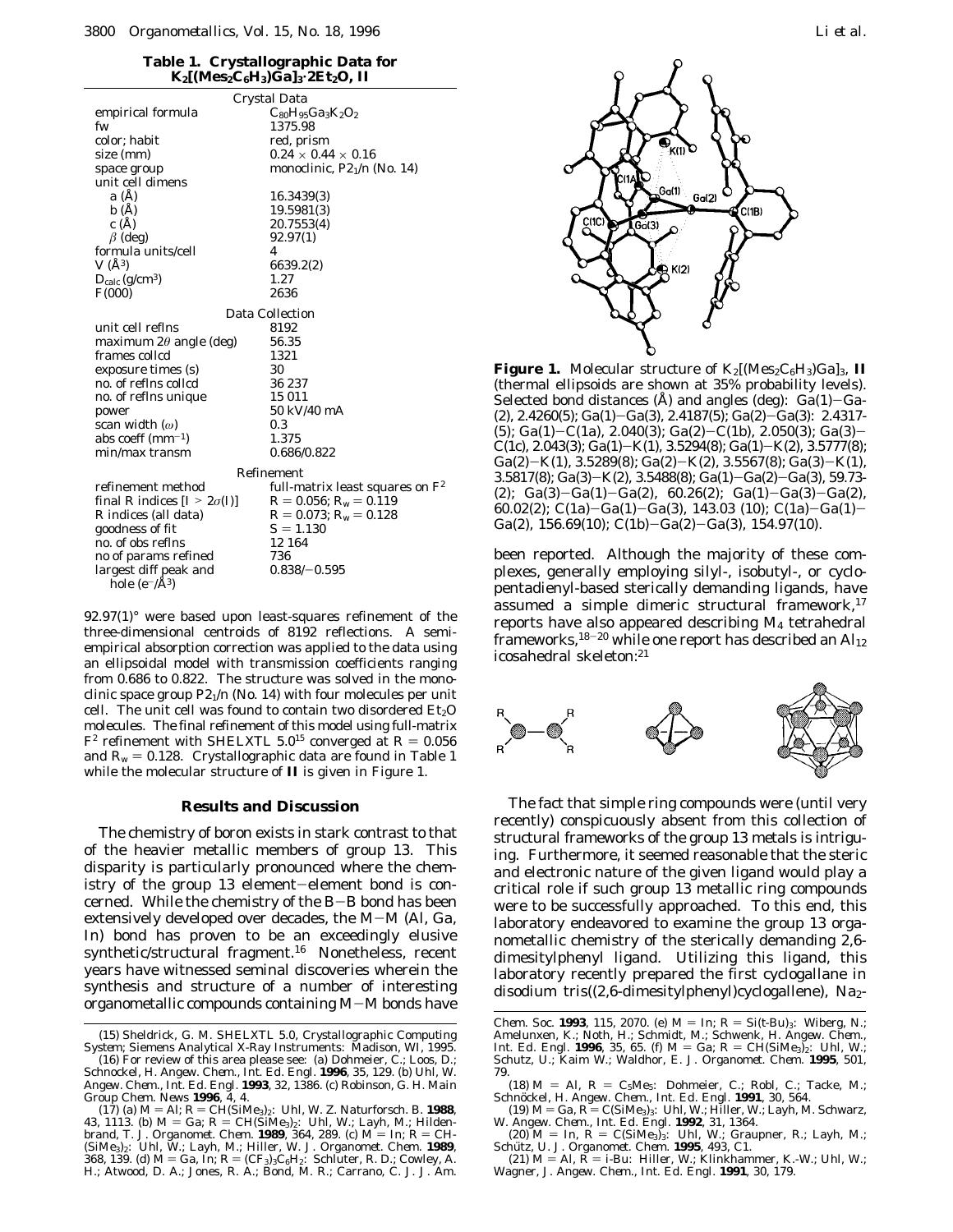**Table 2. Ga**-**Ga Bond Distances (Å) in Organometallic Gallanes**

| compd                                                                      | Ga-Ga     |
|----------------------------------------------------------------------------|-----------|
| $[Ga{C(SiMe3)}3$                                                           | 2.688     |
| $[(Me3Si)2HCl2Ga-Ga]CH(SiMe3)2]$                                           | 2.541(1)  |
| $(tmp)_2Ga-Ga(tmp)_2c$                                                     | 2.525(1)  |
| $[(i-Pr_3C_6H_2)_2Ga-Ga(i-Pr_3C_6H_2)_2]$ <sup>--d</sup>                   | 2.343(2)  |
| $[(t-Bu)NCHCHN(t-Bu)]Ga-Ga[(t-Bu)-$                                        | 2.333(1)  |
| $NCHCHN(t-Bu) e$                                                           |           |
| $Na_2[(Mes_2C_6H_3)Ga]_3^f$                                                | 2.441(1)  |
| $K_2$ [(Mes <sub>2</sub> C <sub>6</sub> H <sub>3</sub> )Ga] <sub>3</sub> g | 2.4260(5) |
|                                                                            | 2.4317(5) |
|                                                                            | 2.4187(5) |
|                                                                            |           |

*a* Reference 19. *b* Reference 17b. *c* Reference 24b. tmp = 2,2,6,6tetramethylpiperidino. *<sup>d</sup>* Reference 28. *<sup>e</sup>* Reference 24a. *<sup>f</sup>* Reference 5. *<sup>g</sup>* This study.

 $[(Mes<sub>2</sub>C<sub>6</sub>H<sub>3</sub>)Ga]<sub>3</sub>$ , **I**<sub>,</sub><sup>5</sup> isolated from the alkali metal reduction of  $(Mes_2C_6H_3)GaCl_2$  in ether. The planarity of the  $Ga_3$  ring and the very short  $Ga-Ga$  bonds (2.441-(1) Å), coupled with the premise that the metallic ring is proposed to be a 2*π*-electron system, led us to suggest that this metallic moiety constituted an aromatic system-an example of *metalloaromaticity*. <sup>22</sup> Along with an alternative synthesis of **II**, we offer additional crystallographic data, coupled with theoretical studies, in support of the concept of a metallic ring exhibiting aromatic behavior. Although the structural parameters of **I** and **II** are quite comparable to each other (Table 2), as are the  ${}^{1}H$  and  ${}^{13}C$  NMR and the IR spectra, the most notable structural difference between the two compounds is found in the orientation of the phenyl rings bound to gallium. In **I** each of the three rings is perfectly orthogonal to the Ga<sub>3</sub> ring, while in **II** the three rings are tilted in a propeller fashion (9.1, 8.9, and 9.6° for the rings attached to Ga1, Ga2, and Ga3, respectively).

**II** has been approached by either of two synthetic routes. The most straightforward approach, and that employed for the preparation of **I**, concerns the alkali<br>metal reduction of (2,6-dimesitylphenyl)gallium dichlo-<br>ride in ether (eq 1).<br> $3(Mes_2C_6H_3)GaCl_2 + 8K \frac{1}{-6KCl} K_2[(Mes_2C_6H_3)Ga]_3$ metal reduction of (2,6-dimesitylphenyl)gallium dichloride in ether (eq 1).

$$
3(Mes_2C_6H_3)GaCl_2 + 8K \frac{1}{-6KC} K_2[(Mes_2C_6H_3)Ga]_3
$$
  
\nII (1)

Distinct from the preparation described in eq 1, which was initiated with gallium(III) chloride in the formation of  $(Mes_2C_6H_3)GaCl_2$ , **II** may also be approached by an interesting disproportionation involving gallium(II) chloride, Ga2Cl4, followed by potassium metal reduction. In this preparation, gallium(II) chloride interacts with (2,6 dimesitylphenyl)lithium, ( $\text{Mes}_2\text{C}_6\text{H}_3$ )Li, affording a yellow solution containing [(Mes<sub>2</sub>C<sub>6</sub>H<sub>3</sub>)ClGa-GaCl<sub>2</sub>]·*n*Et<sub>2</sub>O. It is our position that this species disproportionated affording the gallium(III) species,  $(Mes_2C_6H_3)GaCl_2$ , in addition to a mixture of other (uncharacterized) lowvalent gallium species:  $2Ga(II) \rightarrow Ga(III) + "Ga(I)".$ Such a process could readily afford the desired Ga(III) species while the gallium(I) species could, in turn, undergo a similar disproportionation yielding a more stable gallium(II) species and gallium metal:  $2Ga(I) \rightarrow$ 

 $Ga(II) + Ga(0)$ . Although such a disproportionation is somewhat unusual, it has been suggested by this laboratory<sup>3</sup> and others<sup>23</sup> where indium(II) species are concerned. It is important to note that the direct disproportionation of a Ga(II) species to Ga(0) and Ga- (III) is also a possibility and, indeed, has been suggested in another  $Ga_2Cl_4$  system.<sup>24</sup> That a minute amount of gallium metal was observed in the reaction vessel during the preparation of **II** (method A) is consistent with either of these hypotheses.

Even as 1996 marks the 70th anniversary of its initial preparation by Stock and Pohland,<sup>25</sup> borazine remains, arguably, the most infamous of all main group compounds. This notoriety is due, at least in part, to the fact that with borazine the *π*-bonding capability of group 13 elements was first brought to the fore coupled with the realization that group 13 elements could engage in the formation of interesting ring compounds. These two tenets remain relevant in contemporary group 13 organometallic chemistry: the *π*-bonding in group 13 organometallic compounds is still being debated $22$  while the syntheses of ring compounds, as evidenced by the trimeric aminoalane [MeAlN(*i*-Pr<sub>2</sub>C<sub>6</sub>H<sub>3</sub>)]<sub>3</sub><sup>26</sup> and the dimeric phosphinogallane [(Me3Si)2P{Me2Ga}2PMe]2,<sup>27</sup> continue to be an active area of research. Thus, the preparation of a simple organometallic ring compoundwhere the ring is constituted exclusively by group 13 metals—with the concomitant possibility of  $\pi$ -bonding *within* the ring is indeed a novel concept.

Consideration of the Ga-Ga bonds in the silyl-based tetrahedral gallane, 2.688 Å, and those in the silyl-based dimeric gallane, 2.541(1) Å (Table 2), as metal-metal single bonds affords a measure of perspective. Although the shortest Ga-Ga distance is found in the nitrogen heterocycle-based gallane [(*t*-Bu)NCHCHN(*t*-Bu)]Ga-Ga[(*t*-Bu)NCHCHN(*t*-Bu)],22 2.333(1) Å, *π*-bonding in this complex is precluded as a consequence of the orthogonality of the p orbitals on the two  $sp^2$ -hybridized gallium atoms (rather, the short Ga-Ga bond distance was ascribed to diminished steric demands within the complex). Multiple bonding was suggested in the radical anion  $[(i-Pr_3C_6H_2)_2Ga-Ga(i-Pr_3C_6H_2)_2]$ <sup>\*-</sup>, where a substantially shorter Ga-Ga bond distance of 2.343(2) Å was reported.<sup>28</sup> The preparation of this radical anion is significant as it resulted from the lithium metal reduction of the neutral gallane  $[(i-Pr<sub>3</sub>C<sub>6</sub>H<sub>2</sub>)<sub>2</sub>G<sub>4</sub>-Ga(i- $ln(i-1)$ )]$  $Pr_3C_6H_2_2]$ , with a considerably longer Ga-Ga bond distance of 2.515(3) Å, in the presence of 12-crown-4 $$ thus offering a convenient single bond/double bond comparison within the same complex. In addition, the torsion angle between the two  $GaC_2$  planes decreased considerably from 43.8 to 15.5° for the neutral digallane and radical anion, respectively. The decrease of the Ga-Ga bond by 0.17 Å (7%) found in the radical anion

<sup>(22)</sup> The term metalloaromaticity was used previously to describe some early transition metal metallocyclobutadiene complexes: (a) Bursten, B. E.; Fenske, R. F. *Inorg. Chem.* **1979**, *18*, 1760. (b) Bursten, B. E. *J. Am. Chem. Soc.* **1983**, *105*, 121. The term is utilized herein in a different context as we are referring to a metallic ring which mimics traditional aromatic behavior.

<sup>(23)</sup> Schluter, R. D.; Cowley, A. H.; Atwood, D. A.; Jones, R. A.; Bond, M. R.; Carrano, C. J. *J. Am. Chem. Soc.* **1993**, *115*, 2070.

<sup>(24) (</sup>a) Brown, D. S.; Decken, A.; Cowley, A. H. *J. Am. Chem. Soc.* **1995**, *117*, 5421. (b) Linti, G.; Frey, R.; Schmidt, M. *Z. Naturforsch.* **1994**, *49B*, 958.

<sup>(25)</sup> Stock, A.; Pohland, E. *Chem. Ber.* **1926**, *59B*, 2215.

<sup>(26)</sup> Waggoner, K. M.; Hope, H.; Power, P. P. *Angew. Chem., Int. Ed. Engl.* **1988**, *27*, 1699.

<sup>(27)</sup> Burns, J. A.; Pennington, W. T.; Robinson, G. H. *Organometallics* **1995**, *14*, 1533.

<sup>(28)</sup> He, X.; Bartlett, R. A.; Olmstead, M. M.; Ruhlandt-Senge, K.; Sturgeon, B. E.; Power, P. P. *Angew. Chem., Int. Ed. Engl.* **1993**, *32*, 717.

<sup>(29)</sup> Breslow, R. *J. Am. Chem. Soc.* **1957**, *79*, 5318.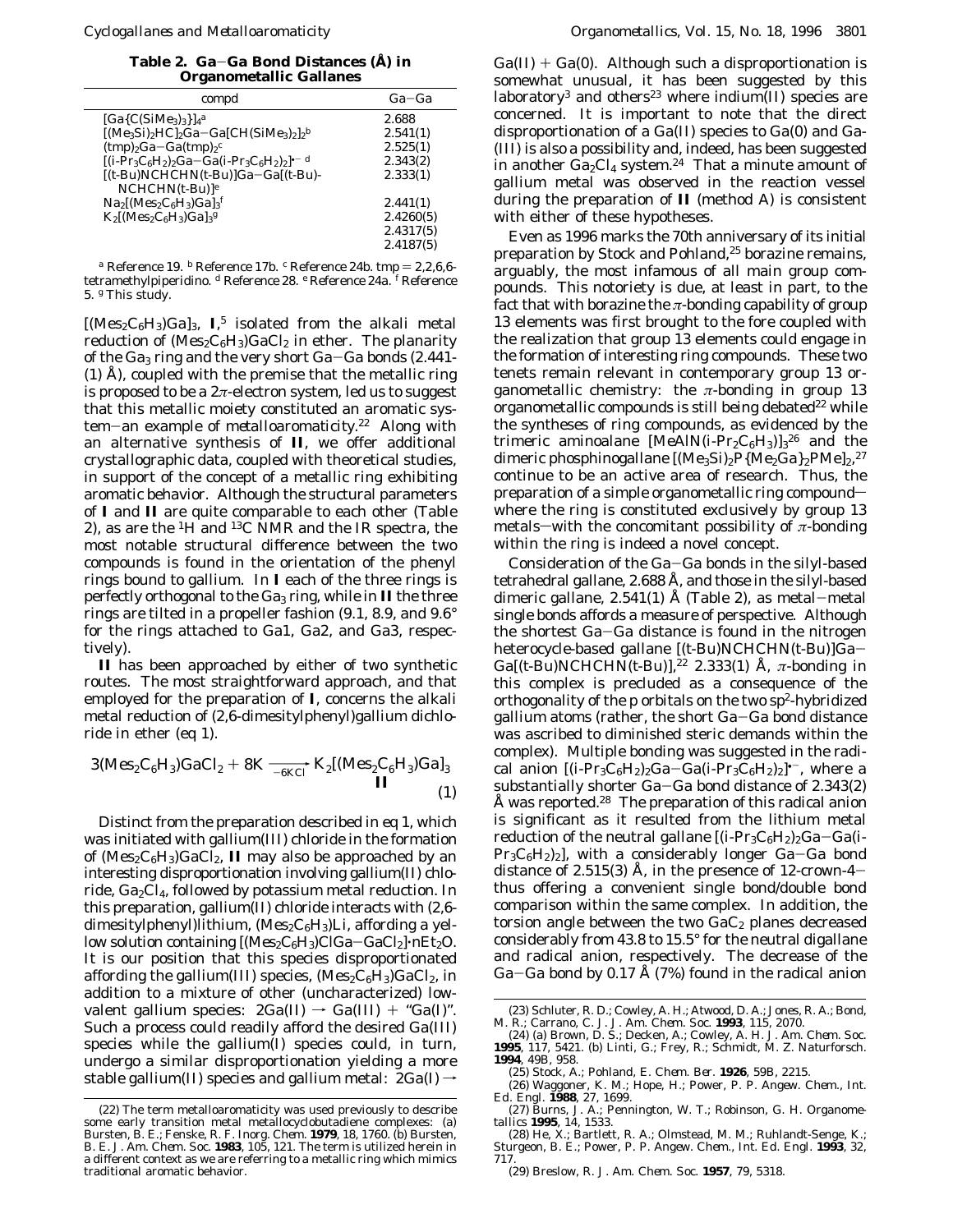

**Figure 2.**  $\pi$ -Molecular orbital of K<sub>2</sub>[GaH]<sub>3</sub>.

coupled with the reduction of the  $GaC_2$  torsion angles was cited as being consistent with a one-electron *π* bond between the gallium atoms. In light of the distances noted for the previously reported compounds containing Ga-Ga bonds, the mean Ga-Ga bond distance in **II** of 2.4255 Å must be considered quite short.

The chemist's definition of aromaticity has evolved over time in parallel with society's technological advances. Thus, from such humble beginnings as "sweet smelling" to the more quantitative "planar rings obeying Hückel's  $4n + 2$  rule of  $\pi$  electrons", almost without exception aromaticity has remained the domain of ring compounds of carbon. The simplest and smallest traditional aromatic moiety is the triphenylcyclopropenium cation, a three-membered 2*π* electron system, prepared for the first time by Breslow.29 It is our contention that the  $[(\text{Mes}_2 \text{C}_6 \text{H}_3) \text{Ga}]_3^2$ <sup>-</sup> dianion of **II** is valence isoelectronic with the triphenylcyclopropenium cation as the requisite  $2\pi$  electrons are provided by the two potassium atoms (one electron each) to the unhybridized p orbitals of the three sp<sup>2</sup>-hybridized gallium atoms. Theoretical studies are in agreement with this position as evidenced by the well-defined  $\pi$  molecular orbital of the K<sub>2</sub>[GaH]<sub>3</sub> model species (Figure 2), a close approximation of the title compound (the  $K_2Ga_3$  cores of the two species should be electronically very similar). It is important to note that the  $\pi$  electron cloud plot of  $K_2[GaH]_3$  is very similar to that which we predicted for  $\mathrm{[CH]_{3}^+}$ .

Although both SCF and DFT methods were utilized in this study, the DFT method was consistently in better



**Figure 3.** Theoretical structures of  $K_2[GaH]_3$ . The two lower structures are viewed down the K...K vector.

agreement with the experimental results. Theoretical structures of  $K_2[GaH]_3$  were determined using both methods (Figure 3). It is interesting that the SCF method predicts an idealized structure with *D*3*<sup>h</sup>* symmetry with the Ga-H bond perfectly bisecting the Ga-Ga-Ga triangle (Ga-Ga-H: 150°), while the DFT model predicts *C*3*<sup>h</sup>* symmetry (Ga-Ga-H: 135.3°). The predictions of the DFT model are in better agreement with our experimental results from the X-ray crystal structure of **II** as the Ga-Ga-C bond angle ranged from 143.03(10) to 146.60(10)° affording approximate  $C_{3h}$ symmetry. While both SCF and DFT models predict similar Ga-Ga bond distances, these values are somewhat longer that those found crystallographically in **II**. The mean  $Ga \cdots K$  found in **II** (3.554 Å) nears the mean of the values predicted by SCF (3.621 Å) and DFT (3.484 Å). The same trends are observed for **I** relative to its theoretical structure. The experimental structures derived from X-ray diffraction results of **I** and **II** are compared with the corresponding theoretical structural parameters of [GaH]<sub>3</sub>, [GaH]<sub>3</sub><sup>2</sub><sup>2</sup>, Na<sub>2</sub>[GaH]<sub>3</sub>, and K<sub>2</sub>-</sup>  $[GaH]_3$  in Table 3.

The syntheses and structures of **I** and **II** coupled with

|  | Table 3. Comparison of Theoretical and Experimental Structural Parameters of Cyclogallanes |  |  |  |
|--|--------------------------------------------------------------------------------------------|--|--|--|
|  |                                                                                            |  |  |  |

|                                                                                      |          | bond dists (Å) |          | bond angles (deg) | core     |                       |
|--------------------------------------------------------------------------------------|----------|----------------|----------|-------------------|----------|-----------------------|
| cyclogallane                                                                         | $Ga-Ga$  | $Ga-Na/K$      | $Ga-H/C$ | $Ga-Ga-H/C$       | symmetry | method                |
| $[GaH]_3$                                                                            | 2.6228   |                | 1.5918   | 150.0             | $D_{3h}$ | <b>SCF</b>            |
|                                                                                      | 2.8463   |                | 1.6250   | 134.0             | $C_{3h}$ | <b>DFT</b>            |
| $[GaH]_3^2$ <sup>-1</sup>                                                            | 2.5070   |                | 1.6420   | 150.0             | $D_{3h}$ | <b>SCF</b>            |
|                                                                                      | 2.4927   |                | 1.6737   | 145.6             | $C_{3h}$ | <b>DFT</b>            |
| Na <sub>2</sub> [GaH] <sub>3</sub>                                                   | 2.5280   | 3.1366         | 1.6073   | 150.0             | $D_{3h}$ | <b>SCF</b>            |
|                                                                                      | 2.5316   | 3.0258         | 1.6174   | 145.0             | $C_{3h}$ | <b>DFT</b>            |
| $K_2[GaH]_3$                                                                         | 2.5023   | 3.6205         | 1.6153   | 150.0             | $D_{3h}$ | <b>SCF</b>            |
|                                                                                      | 2.5134   | 3.4835         | 1.6242   | 135.3             | $C_{3h}$ | <b>DFT</b>            |
| $\text{Na}_2[(\text{Mes}_2\text{C}_6\text{H}_3\text{Ga})]_3$ , I                     | 2.441(1) | 3.229(2)       | 2.037(3) | 133.7(1)          | $C_{3h}$ | $X$ -ray <sup>a</sup> |
| $K_2$ [(Mes <sub>2</sub> C <sub>6</sub> H <sub>3</sub> Ga)] <sub>3</sub> , <b>II</b> | 2.4255   | 3.5539         | 2.044    | 145.0(10)         | $C_{3h}$ | $X$ -ray <sup>a</sup> |

*<sup>a</sup>* Mean Value.